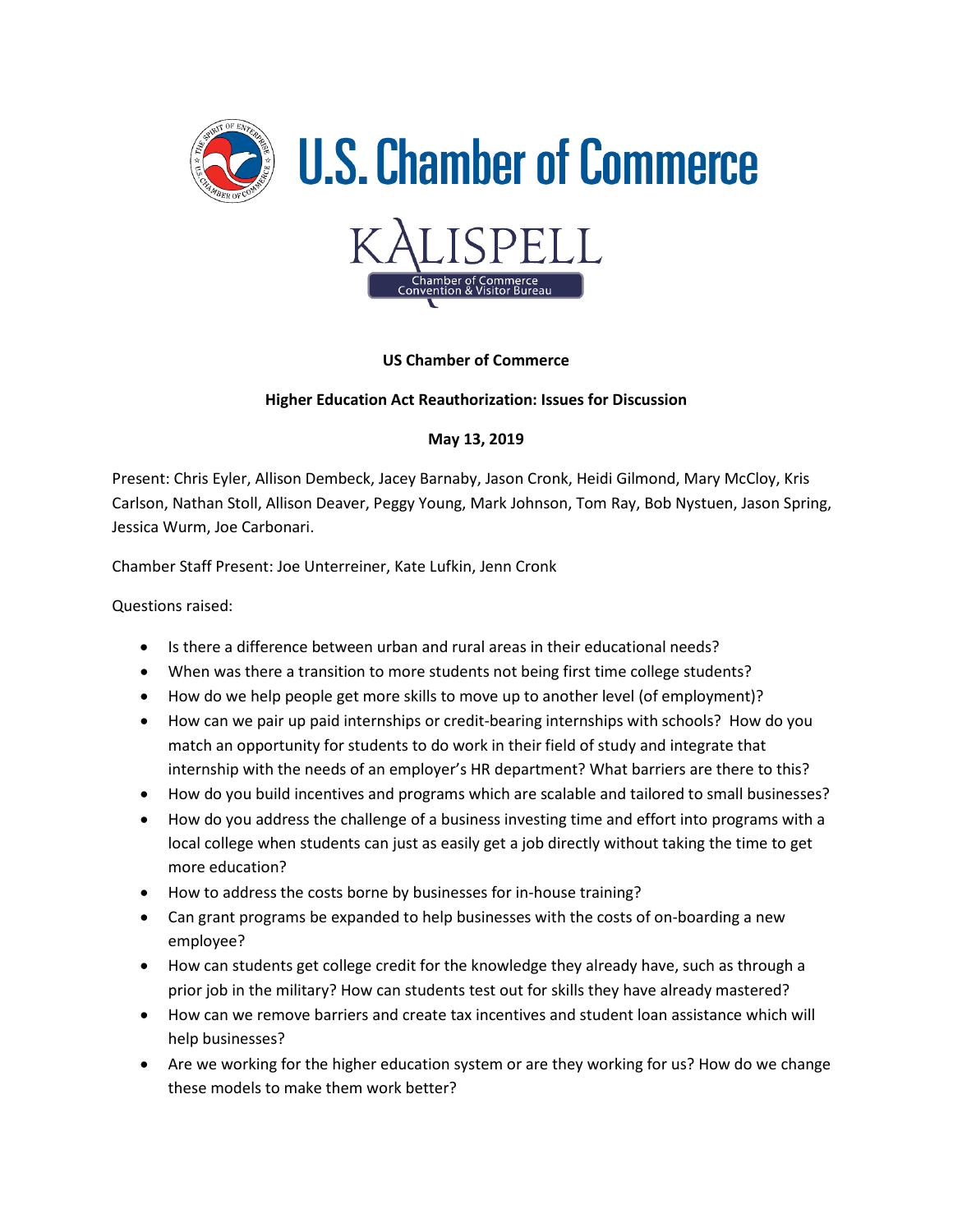- Where in the higher education system do students learn how to deal with people?
- Could there be a tax break for businesses with low turnover?
- Would the questions raised be different if there were more diversity?
- Is there a way to change the distribution of higher ed funds from the government level to the state level? Could the federal government release the money to the states for the states to handle?
- Has there been any discussion of 4 year curriculum being permitted at 2 year colleges?

## Summary of Thoughts:

- 53% of students are not  $1<sup>st</sup>$  time students, nationally.
- Certificate programs: making them stackable.
- In-House training: larger firms can devote whole departments to employee training but smaller employers don't have as many financial/time/employee resources.
- Internships: challenge of businesses having interest in providing these types of programs, yet also being tasked with finding the budget for the intern's wages, potential reduction of supervisor productivity, any reporting involved (if tied to a program).
- Pell Grants: expand to certificate programs
- With low unemployment, some businesses have had to pay employees' student loans to recruit that employee.
- The chamber should continue to create business incentives to help businesses employ people
- Businesses need to adjust their training methods to meet the learning differences of today's employees.
- Businesses need to focus on communicating their culture to their employees and prospective employees.
- Revaluating the expectation of young employees stepping into roles vacated by baby boomers who have had decades of experience.
- Higher education needs to do a better job of focusing on student outcomes and making sure that students are employable. Ensure that students are proficient in their trade/craft. Ensure that students also understand the potential return on their investment in a particular field of study. Also educate about what real graduation rates are really like for students.
- Federal money should be put where there is a need. Where there is a huge demand and public benefit, that's where the money should go. An example would be nurses: there is a large waitlist to get into nursing school, a shortage of faculty for nursing, and a huge demand for nurse graduates.
- Keep any process simple (for new government programs).
- There are more opportunities to learn today than ever before, even from an early age. Through online education anyone can access learning.
- There is a challenge within the higher ed system in that it is built around a traditional September to May semester system, and this system doesn't always produce employable workers. Most